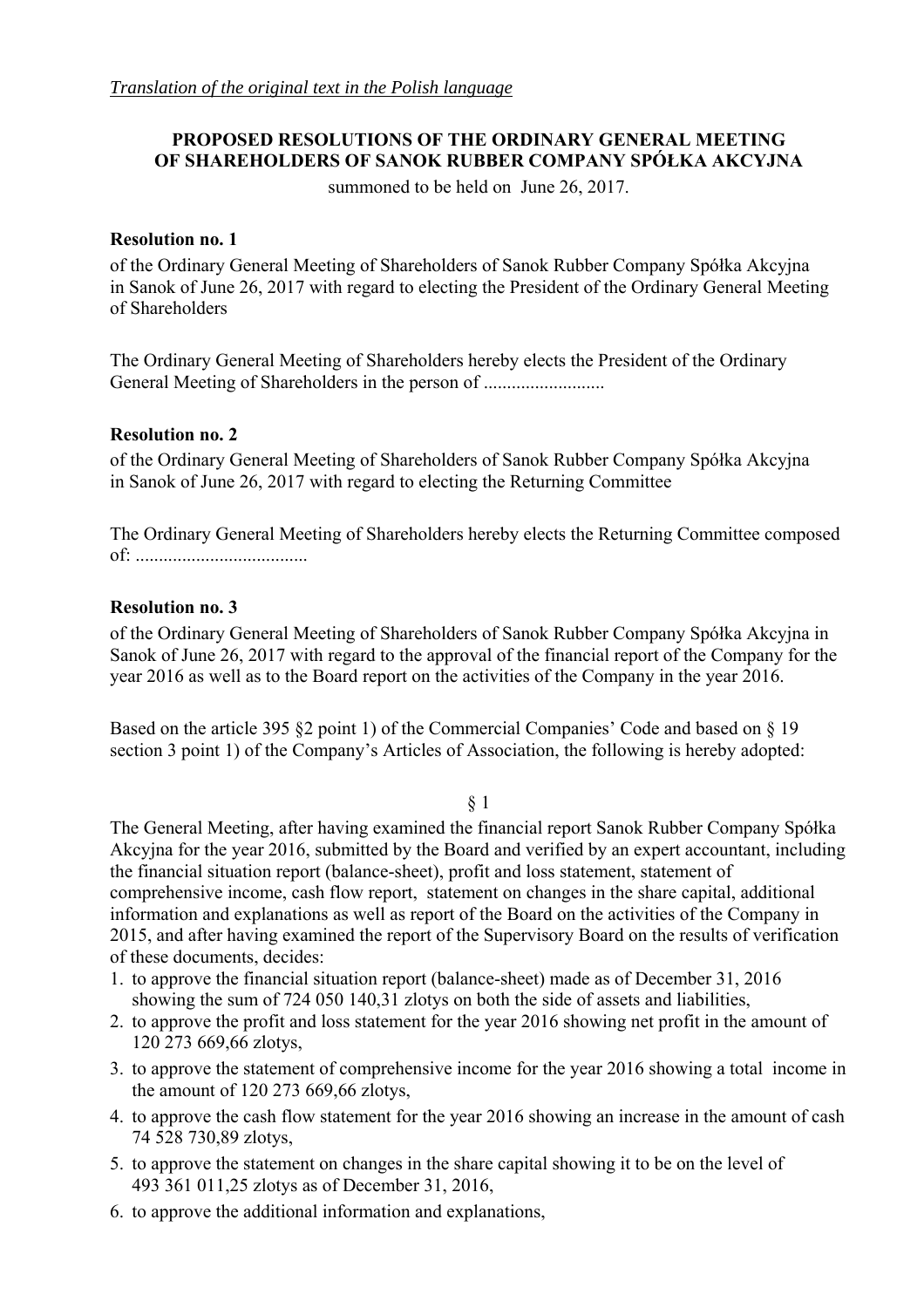7. to approve the report of the Board on the activities of the Sanok Rubber Company Spółka Akcyjna in the year 2016.

### § 2

The General Meeting obligates the Board of the Company to immediately submit the financial report for the year 2016 together with the report of the Board on the activities of the Company in the year 2016 and accompanied by the expert accountant opinion to the companies' register held at the National Court Register.

§ 3

The resolution shall come into effect on the date of its adoption.

### **Resolution no. 4**

of the Ordinary General Meeting of Shareholders of Sanok Rubber Company Spółka Akcyjna in Sanok of June 26, 2017 with regard to the approval of the consolidated financial report of the capital group Sanok Rubber Company for the year 2016 and of the report on the activities of the capital group in the year 2016.

Based on the article 63c section 4 of the Act of parliament dated September 29, 1994 with regard to the accountancy (Journal of Laws of 2016, Item 1047 as amended), the following is hereby adopted:

§ 1

The General Meeting, after having examined the consolidated financial report of the capital group Sanok Rubber Company, submitted by the Board and verified by an expert accountant, including the financial situation report (balance-sheet), profit and loss statement, consolidated statement of comprehensive income, cash flow report, statement on changes in the share capital, additional information and explanations as well as report of the Board of the dominant entity on the activities of the Capital Group in 2015, the group consisting of Sanok Rubber Company Spółka Akcyjna acting as the dominant entity and the following subsidiaries covered in the consolidated report:

- a) STOMIL SANOK DYSTRYBUCJA Limited Liability Company seated in Bogucin near Poznań,
- b) STOMET Limited Liability Company seated in Sanok,
- c) STOMIL Sanatorium & Tourism Limited Liability Company seated in Rymanów-Zdrój,
- d) Commercial and Service Enterprise STOMIL EAST Limited Liability Company seated in Sanok,
- e) Stomil Sanok WIATKA Joint Stock Company seated in Kirov (Russia),
- f) Stomil Sanok RUS Limited Liability Company seated in Moscow (Russia),
- g) Stomil Sanok BR Foreign Private Production Unitary Enterprise seated in Brest (Belarus),
- h) Stomil Sanok Ukraine Limited Liability Company seated in Równe (Ukraine),
- i) Sanok (Qingdao) Auto Parts Limited Liability Company seated in Jiaozhou (China),
- j) Rubber & Plastic Systems S.A.S seated in Villers-la-Montagne (France)
- k) Draftex Automotive GmbH seated in Grefrath (Germany)
- l) Qingdao Masters of Rubber and Plastic Co., Ltd seated in Jiaozhou (Chiny) decides:
- 1. to approve the consolidated financial situation report (balance-sheet) made as of December 31, 2016 showing the sum of 817 177 thousand zlotys on both the side of assets and liabilities,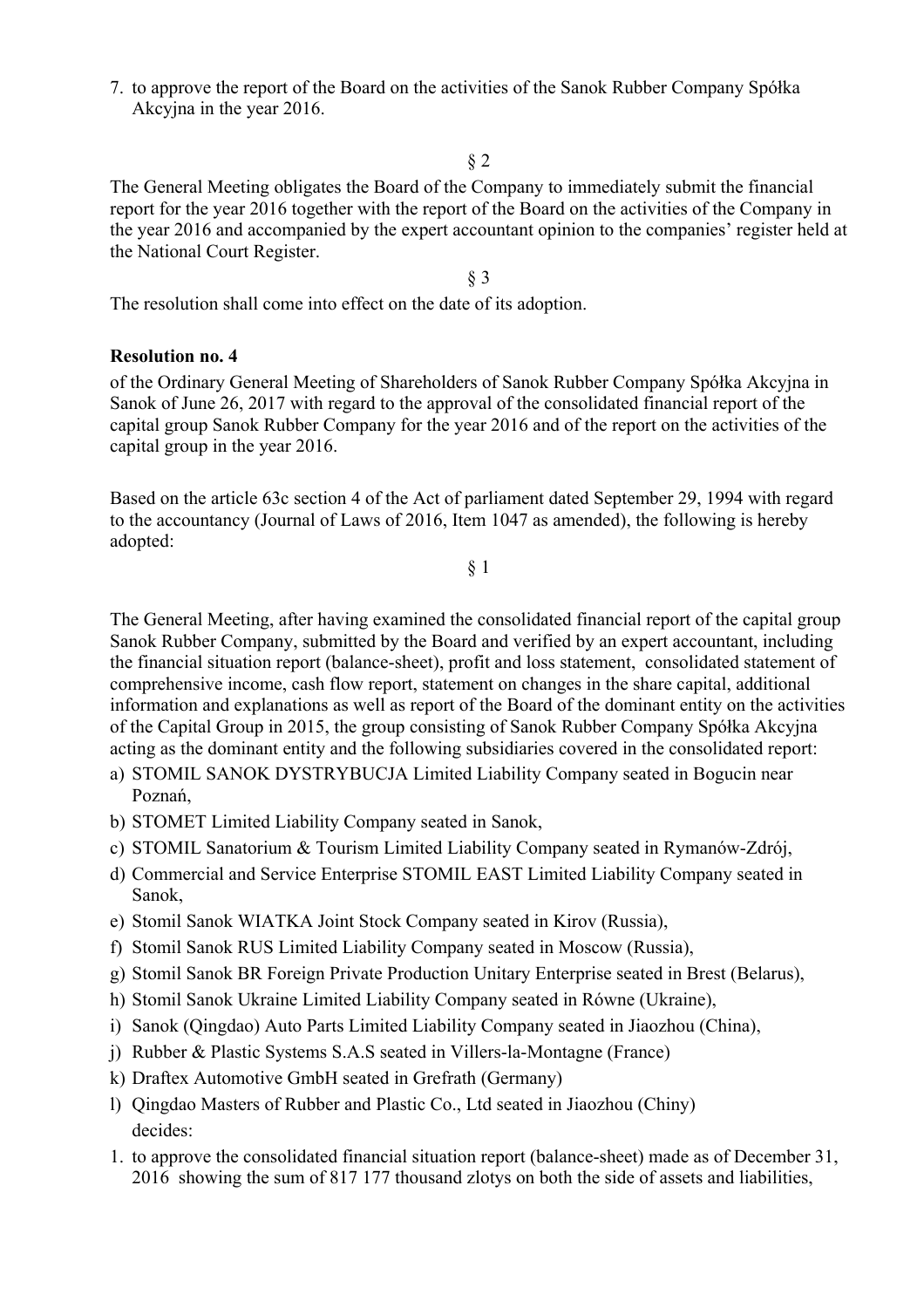- 2. approve the consolidated profit and loss statement for the year 2016 showing net profit in the amount of 104 936 thousand zlotys,
- 3. to approve the consolidated statement of comprehensive income for the year 2016 showing a total income in the amount of 106 502 thousand zlotys
- 4. to approve the consolidated statement of changes in the share capital showing it to be on the level of 491 538 thousand zlotys as of December 31, 2016,
- 5. to approve the consolidated cash flow report for the year 2016 showing an increase in the amount of cash 74 304 thousand zlotys
- 6. to approve the additional information and explanations,
- 7. to approve the report of the Board on the activities of the Capital Group in the year 2016.

§ 2

The General Meeting obligates the Board of the Company to immediately submit the consolidated financial report for the year 2016 together with the report on the activities of the Capital Group in the year 2016 and accompanied by the expert accountant opinion to the companies' register held at the National Court Register.

§ 3

The resolution shall come into effect on the date of its adoption.

#### **Resolution no. 5**

of the Ordinary General Meeting of Shareholders of Sanok Rubber Company Spółka Akcyjna in Sanok of June 26, 2017 with regard to the granting of the vote of acceptance to the President of the Board of the Company on performance of his duties in the year 2016.

Based on the article 395 §2 point 3) of the Commercial Companies' Code as well as §19 section 3 point 1) of the Company's Articles of Association, the following is hereby adopted:

#### § 1

The General Meeting grants Mr Marek Łęcki – the President of the Board of the Company – the vote of acceptance on performance of his duties in the year 2016.

§ 2

The resolution shall come into effect on the date of its adoption.

#### **Resolution no. 6**

of the Ordinary General Meeting of Shareholders of Sanok Rubber Company Spółka Akcyjna in Sanok of June 26, 2017 with regard to the granting of the vote of acceptance to a Member of the Board of the Company on performance of his or her duties in the year 2016.

Based on the article 395 §2 point 3) of the Commercial Companies' Code as well as §19 section 3 point 1) of the Company's Articles of Association, the following is hereby adopted:

§ 1

The General Meeting grants Mr. Rafał Grzybowski – the Member of the Board of the Company – the vote of acceptance on performance of her duties in the year 2016.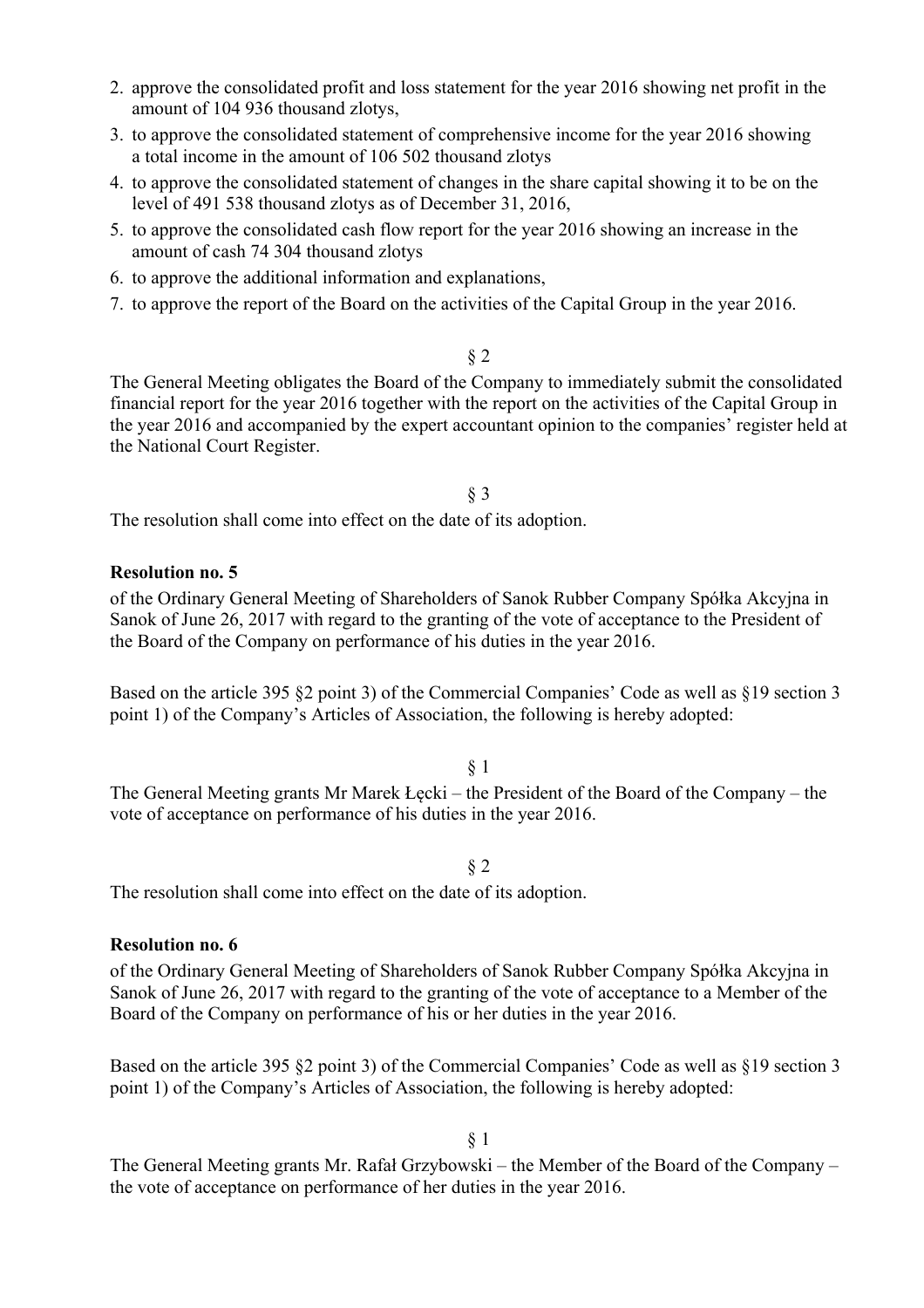The resolution shall come into effect on the date of its adoption.

**Resolution no. 7** 

of the Ordinary General Meeting of Shareholders of Sanok Rubber Company Spółka Akcyjna in Sanok of June 26, 2017 with regard to the granting of the vote of acceptance to a Member of the Board of the Company on performance of his or her duties in the year 2016.

Based on the article 395 §2 point 3) of the Commercial Companies' Code as well as §19 section 3 point 1) of the Company's Articles of Association, the following is hereby adopted:

§ 1 The General Meeting grants Mr. Marcin Saramak – the Member of the Board of the Company – the vote of acceptance on performance of her duties in the year 2016.

§ 2

The resolution shall come into effect on the date of its adoption.

#### **Resolution no. 8**

of the Ordinary General Meeting of Shareholders of Sanok Rubber Company Spółka Akcyjna in Sanok of June 26, 2017 with regard to the granting of the vote of acceptance to a Member of the Board of the Company on performance of his or her duties in the year 2016.

Based on the article 395 §2 point 3) of the Commercial Companies' Code as well as §19 section 3 point 1) of the Company's Articles of Association, the following is hereby adopted:

§ 1

The General Meeting grants Mr. Piotr Szamburski – the Member of the Board of the Company – the vote of acceptance on performance of his duties in the year 2016.

§ 2

The resolution shall come into effect on the date of its adoption.

#### **Resolution no. 9**

of the Ordinary General Meeting of Shareholders of Sanok Rubber Company Spółka Akcyjna in Sanok of June 26, 2017 with regard to the granting of the vote of acceptance to a Member of the Board of the Company on performance of his or her duties in the year 2016.

Based on the article 395 §2 point 3) of the Commercial Companies' Code as well as §19 section 3 point 1) of the Company's Articles of Association, the following is hereby adopted:

§ 1

The General Meeting grants Mrs. Grażyna Kotar – the Member of the Board of the Company till 18 March 2016 – the vote of acceptance on performance of his duties in the year 2016.

§ 2

The resolution shall come into effect on the date of its adoption.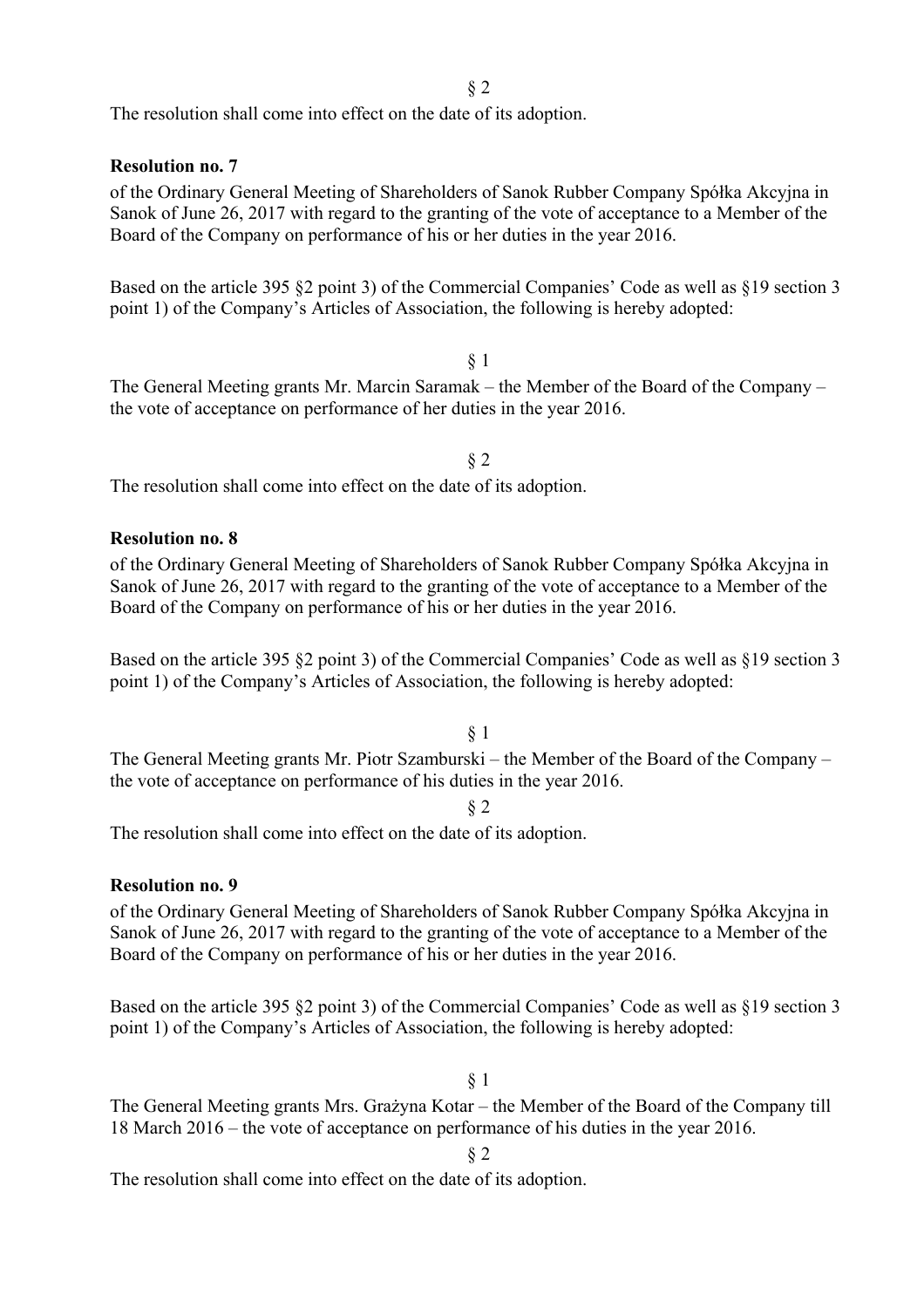#### **Resolution no. 10**

of the Ordinary General Meeting of Shareholders of Sanok Rubber Company Spółka Akcyjna in Sanok of June 26, 2017 with regard to the granting of the vote of acceptance to the President of the Supervisory Board of the Company on performance of his duties in the year 2016.

Based on the article 395 §2 point 3) of the Commercial Companies' Code as well as §19 section 3 point 1) of the Company's Articles of Association, the following is hereby adopted:

§ 1 The General Meeting grants Mr. Jerzy Gabrielczyk – the President of the Supervisory Board – the vote of acceptance on performance of his duties in the year 2016.

#### § 2

The resolution shall come into effect on the date of its adoption.

#### **Resolution no. 11**

of the Ordinary General Meeting of Shareholders of Sanok Rubber Company Spółka Akcyjna in Sanok, dated June 26, 2017 with regard to the granting of the vote of acceptance to the Vice President of the Supervisory Board of the Company on performance of his duties in the year 2016.

Based on the article 395 §2 point 3) of the Commercial Companies' Code as well as §19 section 3 point 1) of the Company's Articles of Association, the following is hereby adopted:

### § 1

The General Meeting grants Mr. Grzegorz Stulgis – the Vice President of the Supervisory Board of the Company – the vote of acceptance on performance of his duties in the year 2016.

#### § 2

The resolution shall come into effect on the date of its adoption.

#### **Resolution no. 12**

of the Ordinary General Meeting of Shareholders of Sanok Rubber Company Spółka Akcyjna in Sanok, dated June 26, 2017 with regard to the granting of the vote of acceptance to a Member of the Supervisory Board of the Company on performance of his or her duties in the year 2016.

Based on the article 395 §2 point 3) of the Commercial Companies' Code as well as §19 section 3 point 1) of the Company's Articles of Association, the following is hereby adopted:

§ 1

The General Meeting grants Mrs. Marta Rudnicka – the Member of the Supervisory Board of the Company – the vote of acceptance on performance of his duties in the year 2016.

§ 2

The resolution shall come into effect on the date of its adoption.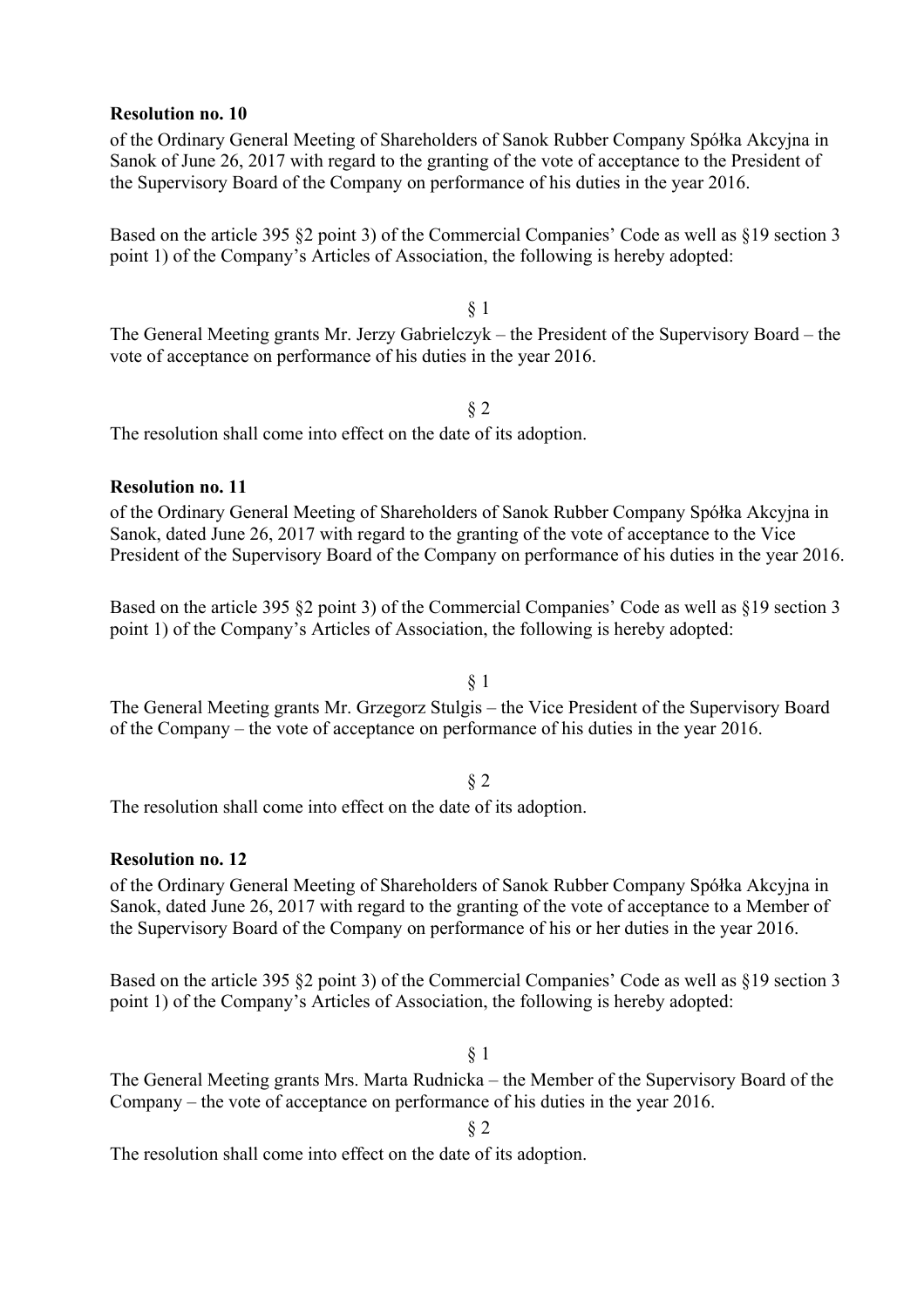#### **Resolution no. 13**

of the Ordinary General Meeting of Shareholders of Sanok Rubber Company Spółka Akcyjna in Sanok, dated June 26, 2017 with regard to the granting of the vote of acceptance to a Member of the Supervisory Board of the Company on performance of his or her duties in the year 2016.

Based on the article 395 §2 point 3) of the Commercial Companies' Code as well as §19 section 3 point 1) of the Company's Articles of Association, the following is hereby adopted:

§ 1 The General Meeting grants Mr. Jan Woźniak – the Member of the Supervisory Board of the Company – the vote of acceptance on performance of his duties in the year 2016.

§ 2

The resolution shall come into effect on the date of its adoption.

#### **Resolution no. 14**

of the Ordinary General Meeting of Shareholders of Sanok Rubber Company Spółka Akcyjna in Sanok, dated June 26, 2017 with regard to the granting of the vote of acceptance to a Member of the Supervisory Board of the Company on performance of his or her duties in the year 2016.

Based on the article 395 §2 point 3) of the Commercial Companies' Code as well as §19 section 3 point 1) of the Company's Articles of Association, the following is hereby adopted:

#### § 1

The General Meeting grants Mr. Karol Żbikowski – the Member of the Supervisory Board of the Company – the vote of acceptance on performance of his duties in the year 2016.

§ 2

The resolution shall come into effect on the date of its adoption.

## **Resolution no. 15**

of the Ordinary General Meeting of Shareholders of Sanok Rubber Company Spółka Akcyjna in Sanok, dated June 26, 2017 with regard to the split of the clear profit shown in the financial report Sanok Rubber Company Spółka Akcyjna for the year 2016

Based on the article 395 §2 point 2) of the Commercial Companies' Code as well as §19 section 3 point 2) of the Company's Articles of Association, the following is hereby adopted:

#### § 1

The General Meeting, after having examined the motion of the Board with regard to the split of the clear profit shown in the financial report of Sanok Rubber Company Spółka Akcyjna for the year 2016 and after having examined the report of the Supervisory Board on the results of verification of this motion, decides to split the clear profit for the year 2016 in the amount 120 273 669,66 zlotys in the following way:

- 1. the amount of 96 774 919,20 zlotys is to be assigned for distribution among shareholders in the form of dividend, however:
	- a) the amount of dividend per single share: 3,60 zlotys,
	- b) the date of dividend: July 6, 2017